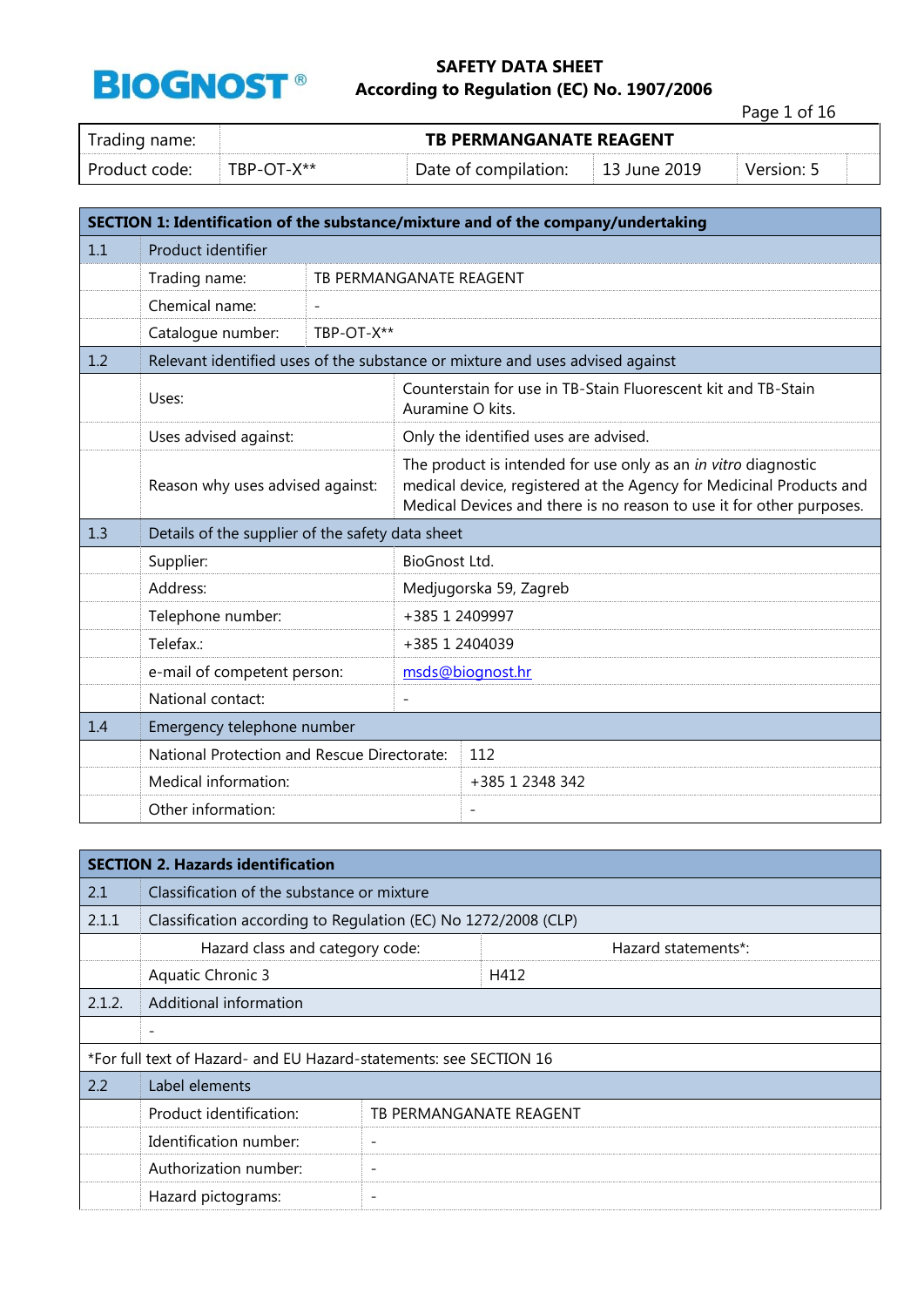

Page 2 of 16

| Trading name:   | <b>TB PERMANGANATE REAGENT</b> |                                           |  |            |  |
|-----------------|--------------------------------|-------------------------------------------|--|------------|--|
| l Product code: | $TRP-OT-X^{**}$                | Date of compilation: $\vert$ 13 June 2019 |  | Version: 5 |  |

|      | Signal word:                            |                                                                                                                            |
|------|-----------------------------------------|----------------------------------------------------------------------------------------------------------------------------|
|      | Hazard statements:                      | H412 Harmful to aquatic life with long lasting effects.                                                                    |
|      | Precautionary statements:               | Avoid release to the environment<br>P273<br>Dispose of contents/container in accordance with local<br>P501<br>regulations. |
|      | Supplemetal hazard<br>information (EU): |                                                                                                                            |
| 12.3 | Other hazards                           |                                                                                                                            |
|      |                                         |                                                                                                                            |

| <b>SECTION 3. Composition/information on ingredients</b> |                          |                                   |                        |                                                                                                              |  |
|----------------------------------------------------------|--------------------------|-----------------------------------|------------------------|--------------------------------------------------------------------------------------------------------------|--|
| CAS/<br>EC/<br>Index number                              | REACH<br>Registration No | Weight %<br>content (or<br>range) | Identification name    | Classification according to<br>Regulation (EC) No<br>1272/2008 (CLP)                                         |  |
| 7722-64-7/<br>231-760-3/<br>025-002-00-9                 |                          | $~1\%$                            | potassium permanganate | Ox. Sol. 2; H272<br>Acute Tox. 4; H302<br>Aquatic Acute 1; H400<br>Aquatic Chronic 1; H410<br>Repr. 2; H361d |  |

|     | <b>SECTION 4. First aid measures</b>                        |                                                                                                                                                                                                                   |  |  |
|-----|-------------------------------------------------------------|-------------------------------------------------------------------------------------------------------------------------------------------------------------------------------------------------------------------|--|--|
| 4.1 | Description of first aid measures                           |                                                                                                                                                                                                                   |  |  |
|     | General notes:                                              | If the suggested first aid measures do not prove sufficient, seek<br>medical attention.                                                                                                                           |  |  |
|     | Following inhalation:                                       | Carry the afflicted person out of the contaminated area into a well-<br>ventilated area or out for fresh air. In case of difficult breathing,<br>provide the afflicted person with oxygen.                        |  |  |
|     | Following skin contact:                                     | Remove contaminated clothing. Immediately wash with plenty of<br>water for at least 20 minutes. Seek medical assistance if the symptoms<br>of irritation remain.                                                  |  |  |
|     | Following eye contact:                                      | Rinse out with plenty of water with the eyelid held wide open for at<br>least 20 minutes. If the symptoms remain, immediately call in<br>ophthalmologist.                                                         |  |  |
|     | Following ingestion:                                        | Rinse the oral cavity, drink 1-2 glasses of water. Immediately consult a<br>physician and show the container or label. In case of swallowing large<br>quantities, transport the afflicted person to the hospital. |  |  |
|     | Self-protection of the first aider:                         |                                                                                                                                                                                                                   |  |  |
| 4.2 | Most important symptoms and effects, both acute and delayed |                                                                                                                                                                                                                   |  |  |
|     | Following inhalation:                                       | Depending on concentration and exposure time, it may lead to<br>mucosa irritation, cough, and dyspnea.                                                                                                            |  |  |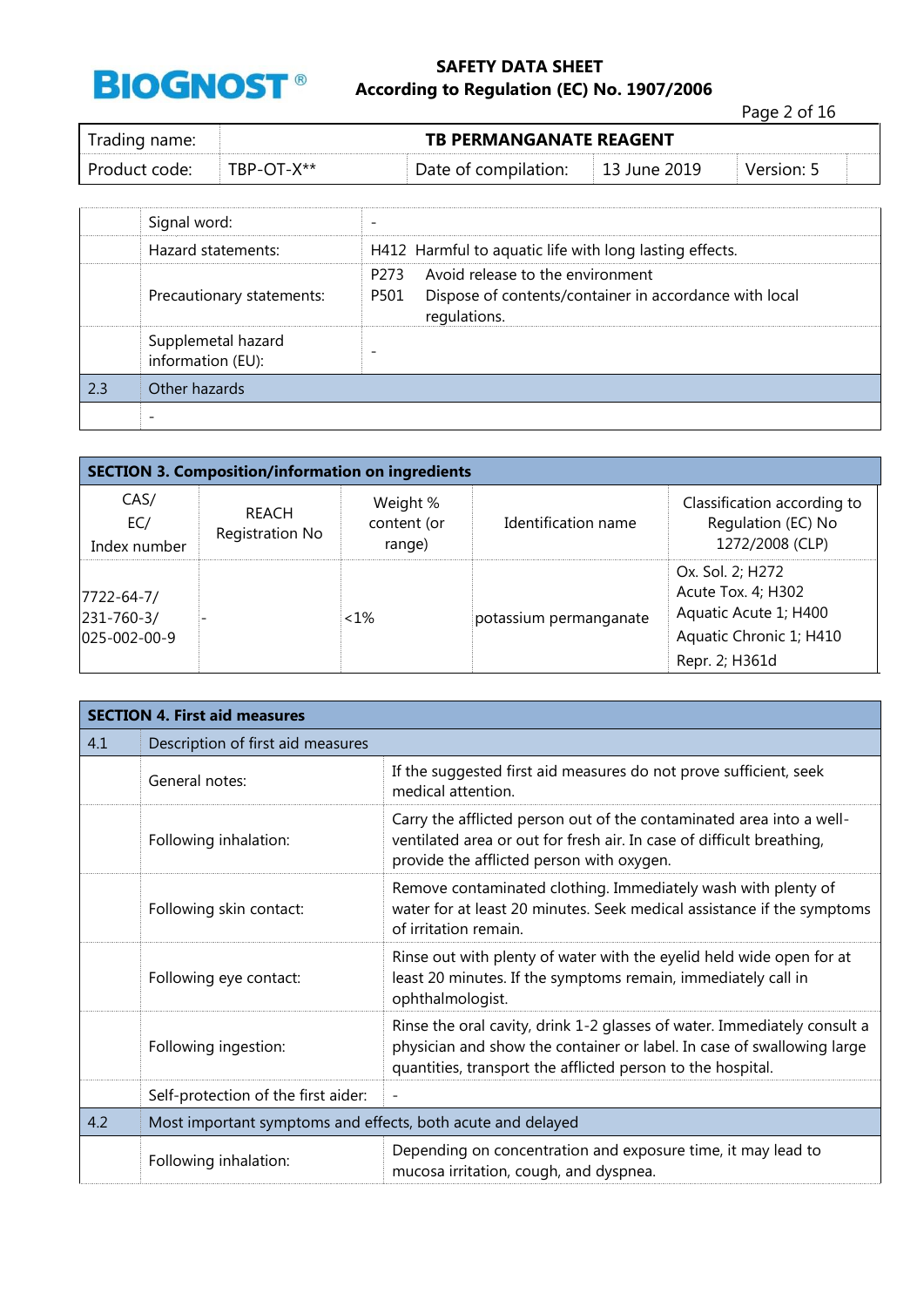

Page 3 of 16

| Trading name: | <b>TB PERMANGANATE REAGENT</b> |                      |              |            |  |
|---------------|--------------------------------|----------------------|--------------|------------|--|
| Product code: | TBP-OT-X**                     | Date of compilation: | 13 June 2019 | Version: 5 |  |

|     | Following skin contact:                                                    | Depending on concentration and exposure time, it may lead to<br>irritation, rash, skin drying and skin cracking.                          |  |
|-----|----------------------------------------------------------------------------|-------------------------------------------------------------------------------------------------------------------------------------------|--|
|     | Following eye contact:                                                     | Depending on concentration and exposure time, it may lead to<br>irritation, tearing, redness and pain.                                    |  |
|     | Following ingestion:                                                       | Depending on concentration and exposure time, it may lead to<br>stinging and digestive mucus damage, abdominal pain, nausea,<br>vomiting. |  |
| 4.3 | Indication of any immediate medical attention and special treatment needed |                                                                                                                                           |  |
|     |                                                                            |                                                                                                                                           |  |

|     | <b>SECTION 5. Firefighting measures</b>                                                      |                                                                                         |  |  |  |
|-----|----------------------------------------------------------------------------------------------|-----------------------------------------------------------------------------------------|--|--|--|
| 5.1 | Extinguishing media                                                                          |                                                                                         |  |  |  |
|     | Suitable extinguishing media:                                                                | Water spray, foam, dry powder, $CO2$                                                    |  |  |  |
|     | Unsuitable extinguishing media:                                                              | No information available                                                                |  |  |  |
| 5.2 | Special hazards arising from the substance or mixture                                        |                                                                                         |  |  |  |
|     |                                                                                              | Hazardous combustion products:   May product toxic fumes of carbon monoxide if burning. |  |  |  |
| 5.3 | Advice for firefighters                                                                      |                                                                                         |  |  |  |
|     | Use a self-contained open-circuit compressed air breathing apparatus and fireproof clothing. |                                                                                         |  |  |  |
| 5.4 | Additional information                                                                       |                                                                                         |  |  |  |
|     | Do not contaminate the environment with extinguishing media.                                 |                                                                                         |  |  |  |

|        | <b>SECTION 6. Accidental release measures</b>                                                                                                              |                                                                                                                                                                                  |  |  |  |
|--------|------------------------------------------------------------------------------------------------------------------------------------------------------------|----------------------------------------------------------------------------------------------------------------------------------------------------------------------------------|--|--|--|
| 6.1    |                                                                                                                                                            | Personal precautions, protective equipment and emergency procedures                                                                                                              |  |  |  |
| 6.1.1. | For non-emergency personnel                                                                                                                                |                                                                                                                                                                                  |  |  |  |
|        | Protective equipment:                                                                                                                                      | Use personal protective equipment (see Section 8).                                                                                                                               |  |  |  |
|        | Accident prevention methods:                                                                                                                               | Evacuate members of all non-essential personnel and those members<br>without protective equipment. Avoid breathing vapors and avoid<br>contact with skin and eyes. Do not smoke. |  |  |  |
|        | Emergency procedures:                                                                                                                                      | Mark the area using proper signs.                                                                                                                                                |  |  |  |
| 6.1.2. | For emergency responders:                                                                                                                                  |                                                                                                                                                                                  |  |  |  |
|        | Use protective equipment; in case of inadequate ventilation use adequate airways protective equipment<br>(see Section 8).                                  |                                                                                                                                                                                  |  |  |  |
| 6.2    | Environmental precautions:                                                                                                                                 |                                                                                                                                                                                  |  |  |  |
|        | Do not dispose of in sewage, drainage system and waterways. In case of large spillage contact National<br>Protection and Rescue Directorate (NPRD) on 112. |                                                                                                                                                                                  |  |  |  |
| 6.3    | Methods and material for containment and cleaning up                                                                                                       |                                                                                                                                                                                  |  |  |  |
| 6.3.1. | Bunding, covering of drains;<br>capping procedures:                                                                                                        | Sand or clay barriers.                                                                                                                                                           |  |  |  |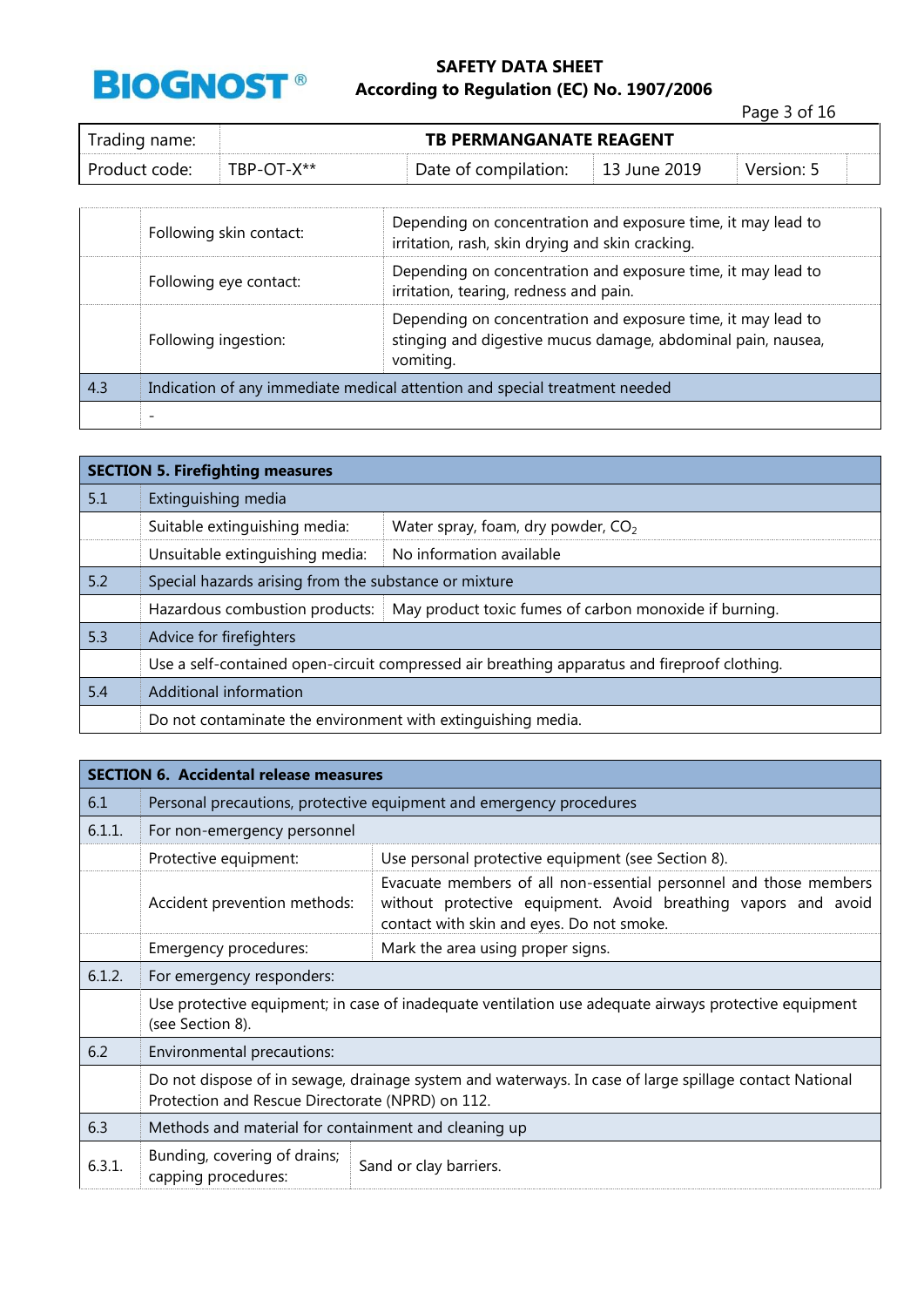

Page 4 of 16

| Trading name: | <b>TB PERMANGANATE REAGENT</b> |                      |                          |            |  |  |
|---------------|--------------------------------|----------------------|--------------------------|------------|--|--|
| Product code: | TBP-OT-X**                     | Date of compilation: | $\parallel$ 13 June 2019 | Version: 5 |  |  |

| 6.3.2. | Cleaning up:                                                    | Where possible, the substance can be absorbed by using absorbing<br>material. Place the waste material in tightly closed impermeable<br>containers. Store the substance in well ventilated storage rooms until<br>disposal. Submit for disposal to the legal persons authorized by the<br>Ministry of Environmental and Nature Protection. After disposal of the<br>products, wash the area and and involved materials with water. |  |
|--------|-----------------------------------------------------------------|------------------------------------------------------------------------------------------------------------------------------------------------------------------------------------------------------------------------------------------------------------------------------------------------------------------------------------------------------------------------------------------------------------------------------------|--|
| 6.3.3. | Other information:                                              | Do not use incompatible materials (see Section 10).                                                                                                                                                                                                                                                                                                                                                                                |  |
| 6.4    | Reference to other sections                                     |                                                                                                                                                                                                                                                                                                                                                                                                                                    |  |
|        | See Section 7 for information on safe handling.                 |                                                                                                                                                                                                                                                                                                                                                                                                                                    |  |
|        | See Section 8 for information on personal protection equipment. |                                                                                                                                                                                                                                                                                                                                                                                                                                    |  |
|        | See Section 13 for disposal information.                        |                                                                                                                                                                                                                                                                                                                                                                                                                                    |  |

|        | <b>SECTION 7. Handling and storage</b>                                                           |                                                                                                                                                                                      |                                                                                                                                                                  |  |  |
|--------|--------------------------------------------------------------------------------------------------|--------------------------------------------------------------------------------------------------------------------------------------------------------------------------------------|------------------------------------------------------------------------------------------------------------------------------------------------------------------|--|--|
| 7.1    | Precautions for safe handling                                                                    |                                                                                                                                                                                      |                                                                                                                                                                  |  |  |
| 7.1.1. | Protection measures                                                                              |                                                                                                                                                                                      |                                                                                                                                                                  |  |  |
|        | Measures to prevent fire:                                                                        |                                                                                                                                                                                      | Use in well ventilated storage rooms. Keep<br>away from sources of ignition and heat.                                                                            |  |  |
|        | Measures to prevent aerosol and dust generation:                                                 |                                                                                                                                                                                      | Secure proper ventilation.                                                                                                                                       |  |  |
|        | Measures to protect the environment:                                                             |                                                                                                                                                                                      | Prevent spilling into the sewage system<br>and waterways.                                                                                                        |  |  |
|        | Other measures:                                                                                  |                                                                                                                                                                                      |                                                                                                                                                                  |  |  |
| 7.1.2. | Advice on general occupational hygiene:                                                          |                                                                                                                                                                                      |                                                                                                                                                                  |  |  |
|        | Do not eat, drink or smoke in the workspace. Thoroughly wash hands after work and before eating. |                                                                                                                                                                                      |                                                                                                                                                                  |  |  |
| 7.2    | Conditions for safe storage, including any incompatibilities                                     |                                                                                                                                                                                      |                                                                                                                                                                  |  |  |
|        | Technical measures and storage conditions:                                                       | from 15 to 25 °C.                                                                                                                                                                    | Keep in tightly closed and upright set containers in a<br>well ventilated storage rooms at temperatures ranging                                                  |  |  |
|        | Packaging materials:                                                                             | Manufacturer's original packaging. Avoid metal<br>containers.                                                                                                                        |                                                                                                                                                                  |  |  |
|        | Requirements for storage rooms and vessels:                                                      | tightly closed.                                                                                                                                                                      | Keep away from food and drink. Keep the containers                                                                                                               |  |  |
|        | Advices for storage equipment:                                                                   | The storage must be made of hard material; floors<br>must be resistant to chemicals. There must be no drain<br>that directly leads into sewage system. Secure proper<br>ventilation. |                                                                                                                                                                  |  |  |
|        | Further information on storage conditions:                                                       | (see Section 10).                                                                                                                                                                    | Do not place the unused material in the storage room<br>and do not use empty containers for storing other<br>chemicals. Do not store with incompatible materials |  |  |
| 7.3    | Specific end use(s)                                                                              |                                                                                                                                                                                      |                                                                                                                                                                  |  |  |
|        | Recommendations:                                                                                 |                                                                                                                                                                                      |                                                                                                                                                                  |  |  |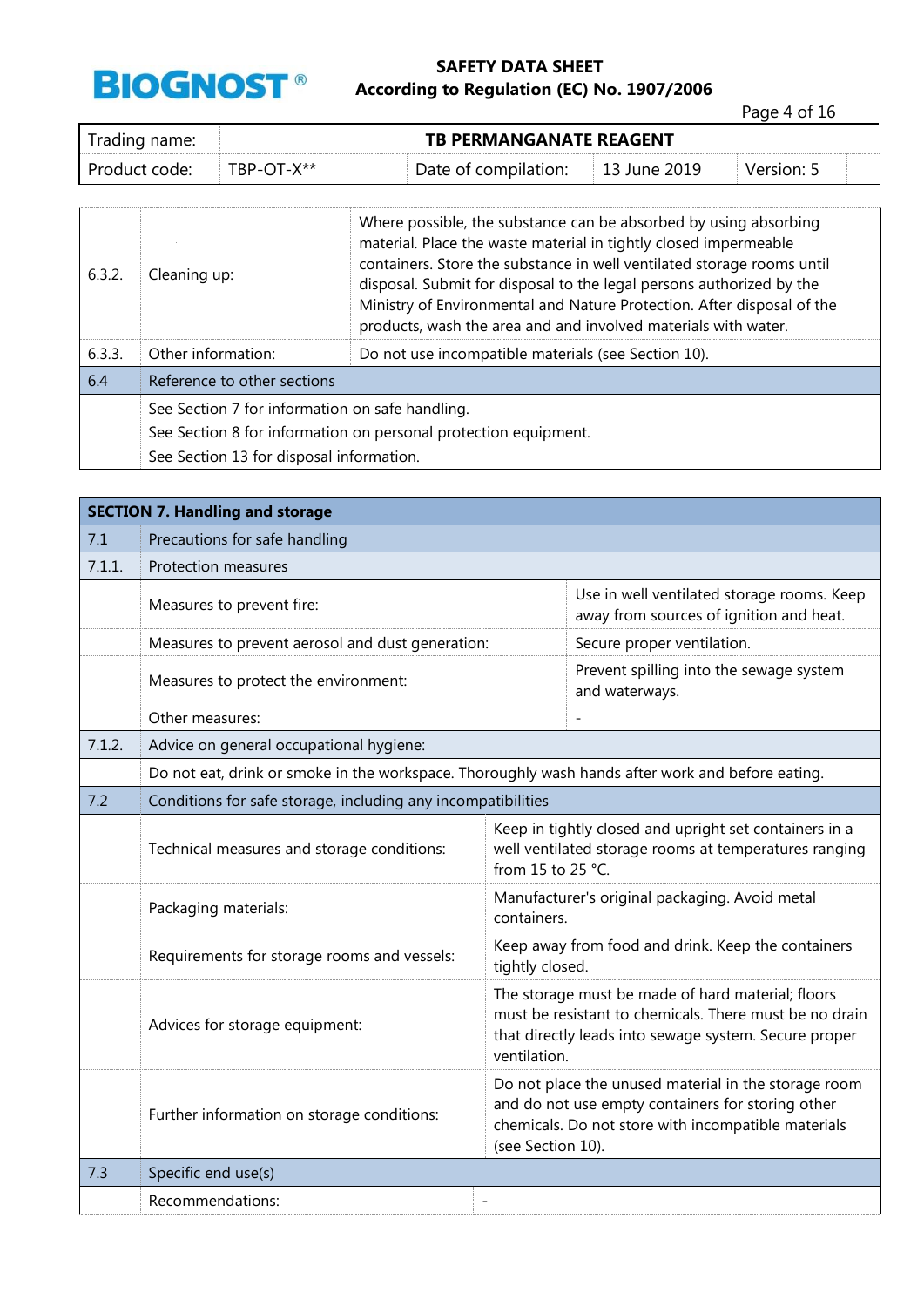

Page 5 of 16

| Trading name: |            | <b>TB PERMANGANATE REAGENT</b> |                |            |  |
|---------------|------------|--------------------------------|----------------|------------|--|
| Product code: | TBP-OT-X** | Date of compilation:           | □ 13 June 2019 | Version: 5 |  |

Industrial sector specific solutions:  $\vert$  -

| <b>SECTION 8. Exposure controls/personal protection</b>              |                                    |         |                          |                   |                                                         |                          |                                                       |  |
|----------------------------------------------------------------------|------------------------------------|---------|--------------------------|-------------------|---------------------------------------------------------|--------------------------|-------------------------------------------------------|--|
| 8.1<br>Control parameters                                            |                                    |         |                          |                   |                                                         |                          |                                                       |  |
| Substance                                                            |                                    | CAS No  |                          |                   | Occupational exposure limit<br>values/short term values |                          | <b>Biological limit values</b>                        |  |
|                                                                      |                                    |         |                          |                   | ppm                                                     | mg/m <sup>3</sup>        |                                                       |  |
| 7722-64-7<br>Potassium permanganate                                  |                                    |         |                          | $\qquad \qquad -$ | 0.5                                                     |                          |                                                       |  |
|                                                                      |                                    |         |                          |                   |                                                         |                          |                                                       |  |
| Substance name:                                                      | $\qquad \qquad -$                  | CAS No: |                          |                   |                                                         |                          |                                                       |  |
| EC No:                                                               | $\overline{a}$                     |         | $\overline{a}$           |                   |                                                         |                          |                                                       |  |
| <b>DNEL</b>                                                          |                                    |         |                          |                   | <b>Industrial</b>                                       |                          |                                                       |  |
|                                                                      |                                    |         |                          |                   |                                                         |                          |                                                       |  |
| <b>Route of</b><br>exposure:                                         | Acute<br>effect local              |         | Acute<br>effect systemic |                   |                                                         | Chronic<br>effect local  | Chronic<br>effect systemic                            |  |
| Oral                                                                 |                                    |         |                          |                   | ÷,                                                      |                          |                                                       |  |
| Inhalation                                                           | $\overline{\phantom{a}}$           |         |                          |                   | $\overline{a}$                                          |                          | $0.218$ mg/m <sup>3</sup> (potassium<br>permanganate) |  |
| Dermal                                                               |                                    |         |                          |                   |                                                         |                          |                                                       |  |
| Critical physical parameters: solubility, flammability, corrosivity: |                                    |         |                          |                   |                                                         | $\overline{\phantom{a}}$ |                                                       |  |
|                                                                      |                                    |         |                          |                   | <b>Consumer</b>                                         |                          |                                                       |  |
| <b>Route of</b><br>exposure:                                         | Acute<br>effect local              |         | Acute<br>effect systemic |                   | Chronic<br>effect local                                 |                          | Chronic<br>effect systemic                            |  |
| Oral                                                                 | $\overline{\phantom{a}}$           |         | $\overline{\phantom{a}}$ |                   | $\overline{\phantom{0}}$                                |                          | $\overline{\phantom{a}}$                              |  |
| Inhalation                                                           | $\overline{\phantom{a}}$           |         | $\overline{\phantom{a}}$ |                   | $\overline{\phantom{0}}$                                |                          | $\overline{\phantom{a}}$                              |  |
| Dermal                                                               | $\qquad \qquad -$                  |         | $\overline{\phantom{0}}$ |                   | $\overline{\phantom{a}}$<br>$\qquad \qquad -$           |                          |                                                       |  |
| <b>PNEC</b>                                                          |                                    |         |                          |                   |                                                         |                          |                                                       |  |
| Environmental protection target                                      |                                    |         |                          |                   | <b>PNEC</b>                                             |                          |                                                       |  |
| Fresh water                                                          |                                    |         |                          |                   | 0.06 µg/l (potassium permanganate)                      |                          |                                                       |  |
| Freshwater sediments                                                 |                                    |         |                          |                   | no information available                                |                          |                                                       |  |
| Marine water                                                         |                                    |         |                          |                   | no information available                                |                          |                                                       |  |
| Marine sediments                                                     |                                    |         |                          |                   | no information available                                |                          |                                                       |  |
| Food chain                                                           |                                    |         |                          |                   | no information available                                |                          |                                                       |  |
|                                                                      | Microorganisms in sewage treatment |         |                          |                   | 1.64 mg/l (potassium permanganate)                      |                          |                                                       |  |
| Soil (agricultural)                                                  |                                    |         |                          |                   |                                                         | no information available |                                                       |  |
| Air                                                                  |                                    |         |                          |                   |                                                         | no information available |                                                       |  |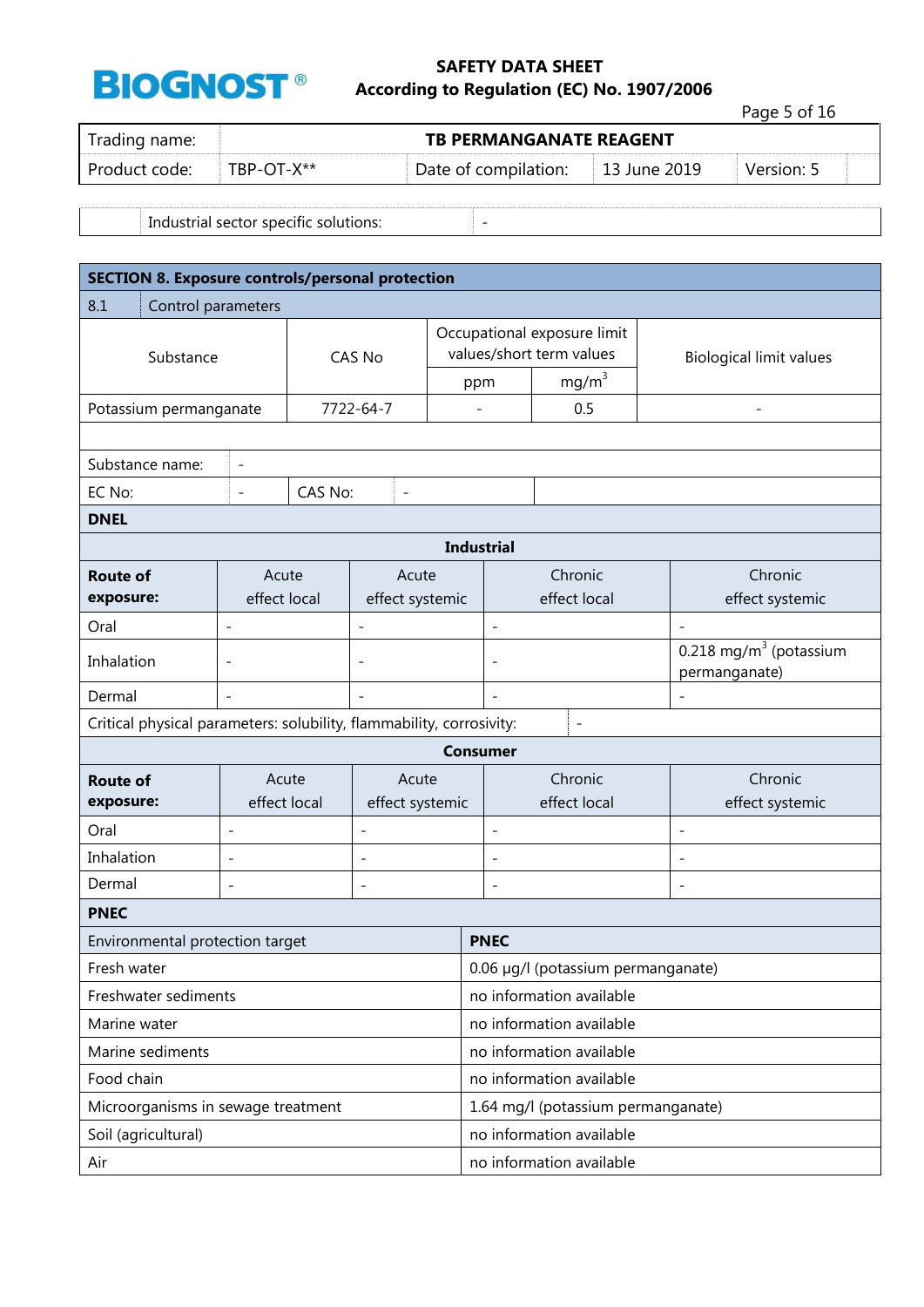

Page 6 of 16

| Trading name: |            | <b>TB PERMANGANATE REAGENT</b> |              |            |
|---------------|------------|--------------------------------|--------------|------------|
| Product code: | TBP-OT-X** | Date of compilation:           | 13 June 2019 | Version: 5 |

| 8.2      | Exposure controls                                                                 |               |                                                                                                                                                                                                              |
|----------|-----------------------------------------------------------------------------------|---------------|--------------------------------------------------------------------------------------------------------------------------------------------------------------------------------------------------------------|
| 8.2.1.   | Appropriate engineering controls                                                  |               |                                                                                                                                                                                                              |
|          | Substance/mixture related measures to<br>prevent exposure during identified uses: |               | Use the product in well ventilated rooms. Use personal<br>protective equipment. Do not eat, drink or smoke in the<br>workspace.                                                                              |
|          | Structural measures to prevent<br>exposure:                                       |               | In accordance with Section 7.                                                                                                                                                                                |
|          | Organisational measures to prevent<br>exposure:                                   |               | Organization of work in order to reduce other worker's<br>influence during work process.                                                                                                                     |
|          | Technical measures to prevent exposure:                                           |               | Secure proper workspace ventilation in order to keep<br>concentration levels in air below permitted levels. Secure<br>stations for rinsing eyes and showering.                                               |
| 8.2.2.   | Personal protection equipment                                                     |               |                                                                                                                                                                                                              |
| 8.2.2.1. | Eye and face protection:                                                          |               | Safety glasses that stick to face (EN 166) or visor in case of lower<br>levels of concentration in air; protective gas mask that covers the<br>entire face in case of higher levels of concentration in air. |
| 8.2.2.2. | Skin protection                                                                   |               |                                                                                                                                                                                                              |
|          | Hand protection:                                                                  |               | Protective nitrile gloves, > 0.11 mm thick (EN 374).                                                                                                                                                         |
|          | Other skin protection:                                                            |               | Wear antistatic clothing made of natural fibers (such as cotton)<br>with long sleeves (EN 340) and shoes that cover the entire foot.                                                                         |
| 8.2.2.3. | Respiratory protection:                                                           | present.      | Not required under normal conditions of use. Use suitable<br>respiratory protective device when high concentrations are                                                                                      |
| 8.2.2.4. | Thermal hazards:                                                                  |               | No information available                                                                                                                                                                                     |
| 8.2.3.   | Environmental exposure controls                                                   |               |                                                                                                                                                                                                              |
|          | Substance/mixture related<br>measures to prevent exposure:                        | See Section 6 |                                                                                                                                                                                                              |
|          | Structural measures to prevent<br>exposure:                                       |               | Use modern equipment.                                                                                                                                                                                        |
|          | Organisational measures to<br>prevent exposure:                                   | workplace.    | Adapt the work process to the required working conditions of the                                                                                                                                             |
|          | Technical measures to prevent<br>exposure:                                        | See Section 6 |                                                                                                                                                                                                              |

| <b>SECTION 9. Physical and chemical properties</b> |                                                       |        |                          |  |  |
|----------------------------------------------------|-------------------------------------------------------|--------|--------------------------|--|--|
| 9.1                                                | Information on basic physical and chemical properties |        |                          |  |  |
|                                                    |                                                       | Value  | Method                   |  |  |
|                                                    | Physical state:                                       | liquid | No information available |  |  |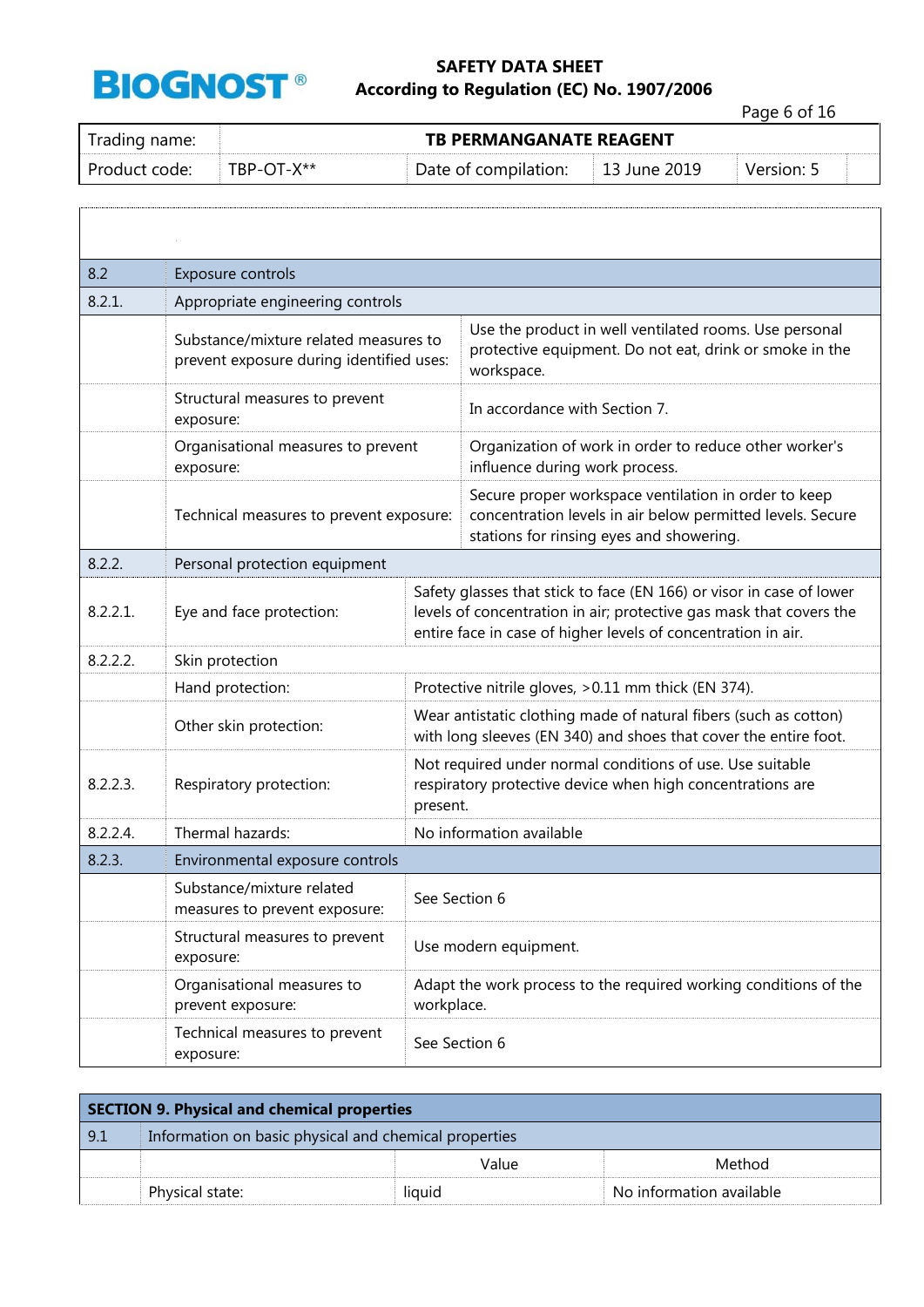

Page 7 of 16

| Trading name: |            |                      | <b>TB PERMANGANATE REAGENT</b> |            |  |
|---------------|------------|----------------------|--------------------------------|------------|--|
| Product code: | ⊤RP-∩T-X** | Date of compilation: | $\pm 13$ June 2019             | Version: 5 |  |

|     | Colour:                                               | dark purple              | No information available |
|-----|-------------------------------------------------------|--------------------------|--------------------------|
|     | Odour:                                                | odourless                | No information available |
|     | Odor threshold:                                       | No information available | No information available |
|     | pH:                                                   | $6.1 - 6.9$              | No information available |
|     | Melting point / freezing point;                       | No information available | No information available |
|     | Initial boiling point and boiling<br>range:           | No information available | No information available |
|     | Flash point:                                          | No information available | No information available |
|     | Evaporation rate:                                     | No information available | No information available |
|     | Flammability (solid, gas):                            | No information available | No information available |
|     | Upper/lower flammability or<br>explosive limits:      | No information available | No information available |
|     | Vapour pressure:                                      | No information available | No information available |
|     | Vapour density:                                       | No information available | No information available |
|     | Relative density:                                     | No information available | No information available |
|     | Bulk density:                                         | No information available | No information available |
|     | Solubility(ies):                                      | No information available | No information available |
|     | Partition coefficient: n-<br>octanol/water (log Kow): | No information available | No information available |
|     | Auto-ignition temperature:                            | No information available | No information available |
|     | Decomposition temperature:                            | No information available | No information available |
|     | Viscosity:                                            | No information available | No information available |
|     | Explosive properties:                                 | No information available | No information available |
|     | Oxidising properties:                                 | No information available | No information available |
| 9.2 | Other information                                     |                          |                          |
|     |                                                       |                          |                          |

|      | <b>SECTION 10. Stability and reactivity</b> |                                                                                                                |  |
|------|---------------------------------------------|----------------------------------------------------------------------------------------------------------------|--|
| 10.1 | Reactivity:                                 | See subsections 10.3 through 10.5.                                                                             |  |
| 10.2 | Chemical stability:                         | The product is chemically stable under standard ambient<br>conditions of storing and using (room temperature). |  |
| 10.3 | Possibility of hazardous reactions:         | No dangerous reactions known.                                                                                  |  |
| 10.4 | Conditions to avoid:                        | Avoid heat, sparks, open flames and other ignition sources.                                                    |  |
| 10.5 | Incompatible materials:                     | Reducing agents, sulfuric acid, flammables, metals and reactive<br>organic materials.                          |  |
| 10.6 | Hazardous decomposition products:           | Carbon oxides (CO, CO <sub>2</sub> ). Oxygen, oxides of potassium and<br>manganese.                            |  |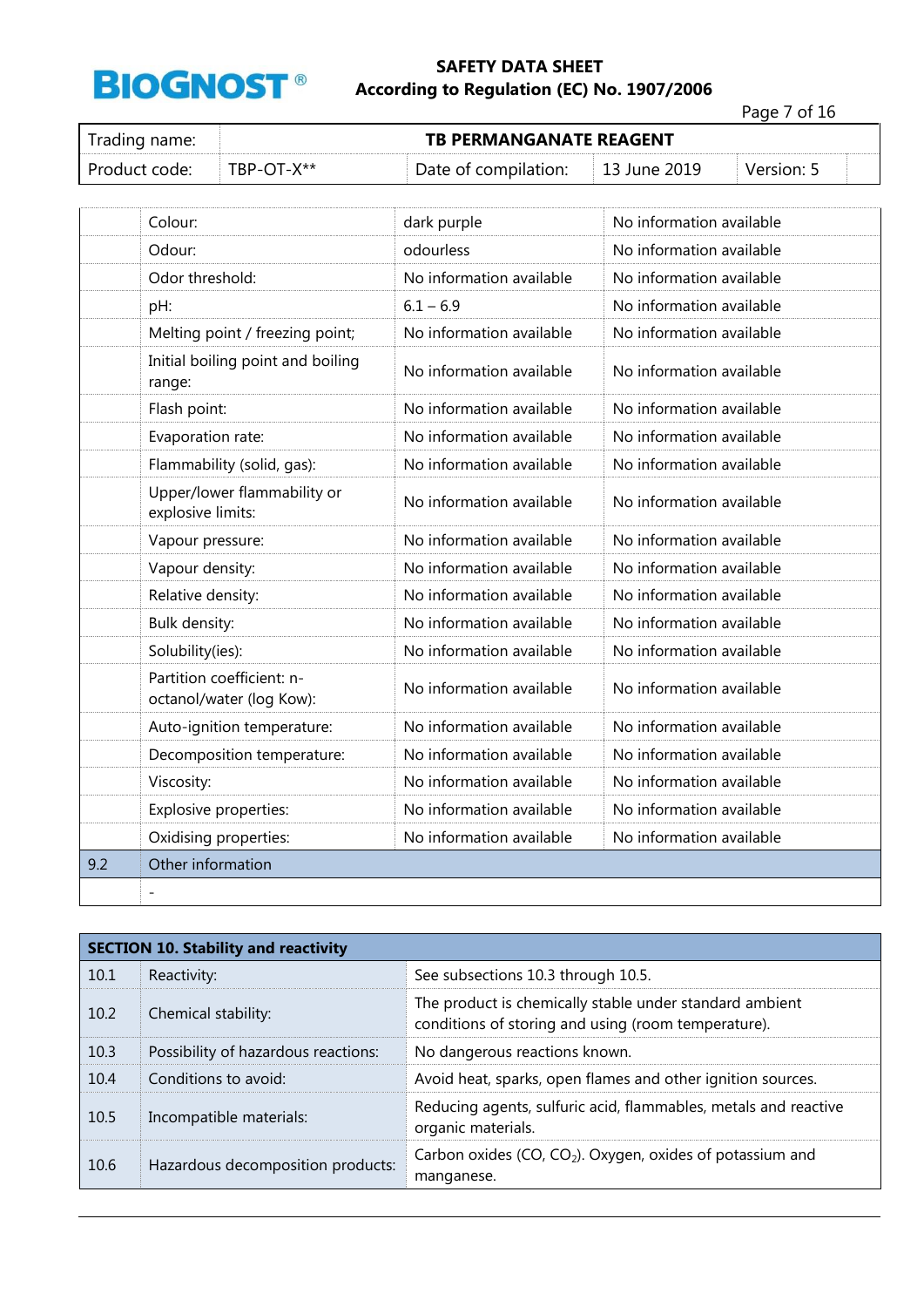|                                              |                                      |                                                             |                          |                                          |                          |                          | Page 8 of 16                             |  |  |
|----------------------------------------------|--------------------------------------|-------------------------------------------------------------|--------------------------|------------------------------------------|--------------------------|--------------------------|------------------------------------------|--|--|
| Trading name:                                |                                      | <b>TB PERMANGANATE REAGENT</b>                              |                          |                                          |                          |                          |                                          |  |  |
| Product code:                                | TBP-OT-X**                           |                                                             | Date of compilation:     |                                          | 13 June 2019             |                          | Version: 5                               |  |  |
| <b>SECTION 11. Toxicological information</b> |                                      |                                                             |                          |                                          |                          |                          |                                          |  |  |
| 11.1                                         | Information on toxicological effects |                                                             |                          |                                          |                          |                          |                                          |  |  |
| Acute toxicity:                              |                                      |                                                             |                          |                                          |                          |                          |                                          |  |  |
| Route of<br>exposure:                        | Method                               | Species                                                     |                          | Dose $LD_{50}/LC_{50}$ or<br>$ATE_{mix}$ | Exposure time            |                          | Results                                  |  |  |
| Oral:                                        |                                      | rat                                                         |                          | $LD_{50}$                                |                          |                          | 750 mg/kg<br>(potassium<br>permanganate) |  |  |
| Dermal:                                      |                                      | $\overline{a}$                                              | $\overline{\phantom{a}}$ |                                          | $\overline{\phantom{0}}$ |                          |                                          |  |  |
| Inhalation:                                  |                                      | $\overline{a}$                                              | $\overline{\phantom{a}}$ |                                          | $\overline{a}$           |                          | $\overline{a}$                           |  |  |
|                                              |                                      |                                                             |                          |                                          |                          |                          |                                          |  |  |
|                                              |                                      | Specific target organ toxicity - single exposure (STOT SE): |                          |                                          |                          |                          |                                          |  |  |
|                                              |                                      | Specific effects                                            |                          |                                          | Target organ             |                          | <b>Note</b>                              |  |  |
| Oral:                                        |                                      | No information available                                    | No information available |                                          | $\overline{\phantom{0}}$ |                          |                                          |  |  |
| Dermal:                                      |                                      | No information available                                    |                          | No information available                 |                          | $\overline{\phantom{0}}$ |                                          |  |  |
| Inhalation:                                  |                                      | No information available                                    | No information available |                                          |                          | $\overline{\phantom{0}}$ |                                          |  |  |
|                                              |                                      |                                                             |                          |                                          |                          |                          |                                          |  |  |
|                                              | Aspiration hazard:                   |                                                             |                          | No information available.                |                          |                          |                                          |  |  |
|                                              |                                      |                                                             |                          |                                          |                          |                          |                                          |  |  |
|                                              | Irritation and corrosion             |                                                             |                          |                                          |                          |                          |                                          |  |  |
|                                              |                                      | Exposure time                                               | Species                  | Evaluation                               | Method                   |                          | <b>Note</b>                              |  |  |
| Skin<br>corrosion/irritation:                |                                      |                                                             | $\overline{a}$           | $\qquad \qquad -$                        |                          |                          |                                          |  |  |
| Serious eye<br>damage/irritation             |                                      |                                                             | $\overline{\phantom{0}}$ | $\overline{\phantom{a}}$                 | -                        | $\overline{\phantom{a}}$ |                                          |  |  |
| Sensitization                                |                                      |                                                             |                          |                                          |                          |                          |                                          |  |  |
| Skin sensitization:                          | $\overline{a}$                       |                                                             |                          |                                          |                          |                          |                                          |  |  |
| Respiratory sensitization:                   | $\overline{a}$                       |                                                             |                          |                                          |                          |                          |                                          |  |  |

| Symptoms related to the physical, chemical and toxicological characteristics |                           |  |  |
|------------------------------------------------------------------------------|---------------------------|--|--|
| Oral exposure:                                                               | No information available. |  |  |
| Dermal exposure:                                                             | No information available. |  |  |
| Inhalation exposure:                                                         | No information available. |  |  |
| Eye exposure:                                                                | No information available. |  |  |
|                                                                              |                           |  |  |
| Repeated dose toxicity (subacute, subchronic, chronic)                       |                           |  |  |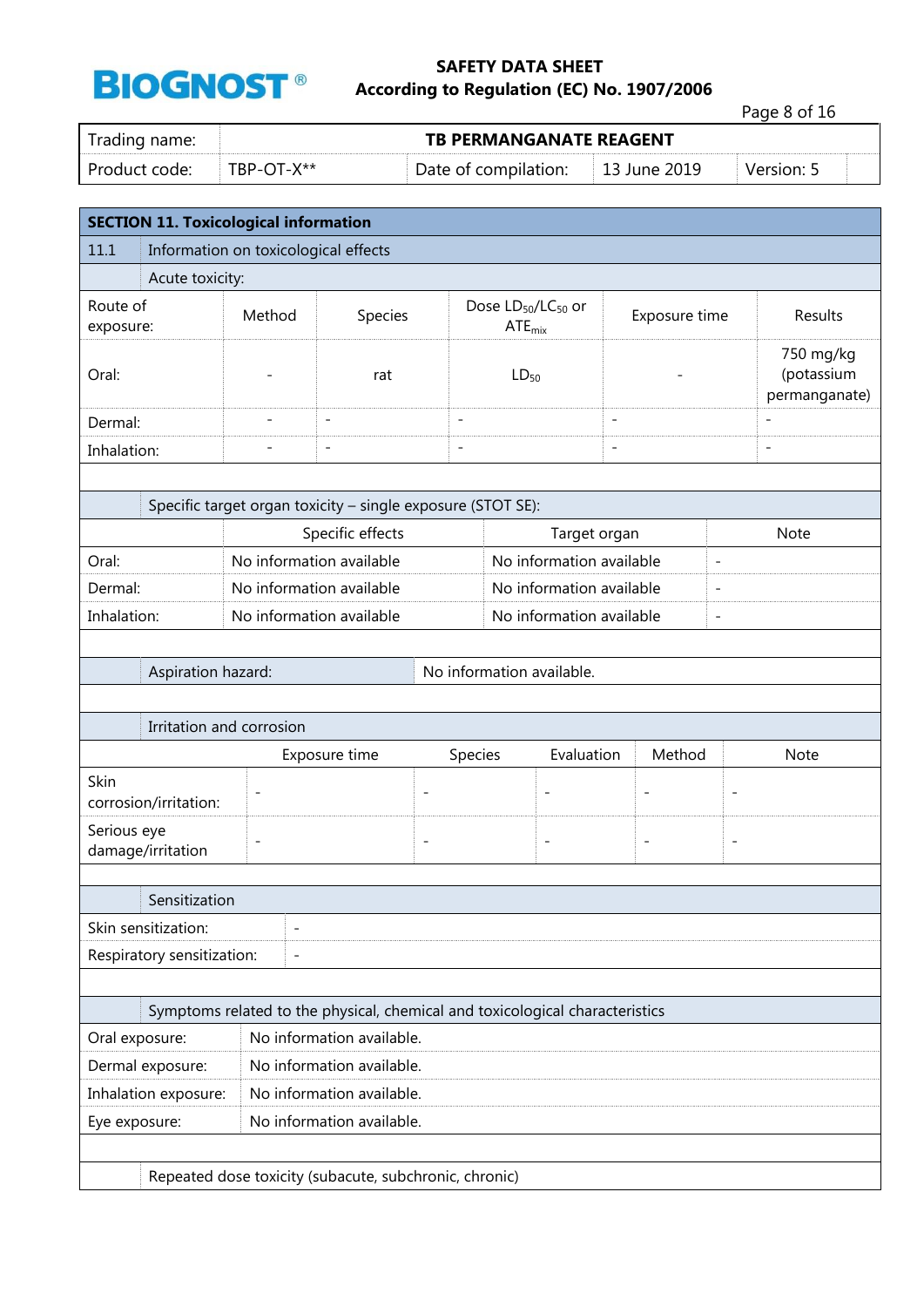

Page 9 of 16

|  | Trading name: |  |  |
|--|---------------|--|--|
|  |               |  |  |

**TB PERMANGANATE REAGENT** 

Product code: TBP-OT-X\*\* Date of compilation: 13 June 2019 Version: 5

|                          | Dose                                                          | Exposure<br>time                      | Species                               | Method                                | Evaluation                            | <b>Note</b>              |
|--------------------------|---------------------------------------------------------------|---------------------------------------|---------------------------------------|---------------------------------------|---------------------------------------|--------------------------|
| Subacute oral            | No information<br>available                                   | <b>No</b><br>information<br>available | <b>No</b><br>information<br>available | <b>No</b><br>information<br>available | <b>No</b><br>information<br>available | $\qquad \qquad -$        |
| Subacute<br>dermal       | information<br>No.<br>available                               | <b>No</b><br>information<br>available | <b>No</b><br>information<br>available | <b>No</b><br>information<br>available | <b>No</b><br>information<br>available | $\overline{a}$           |
| Subacute<br>inhalation   | No information<br>available                                   | <b>No</b><br>information<br>available | <b>No</b><br>information<br>available | <b>No</b><br>information<br>available | <b>No</b><br>information<br>available | $\overline{a}$           |
| Subchronic oral          | No information<br>available                                   | <b>No</b><br>information<br>available | <b>No</b><br>information<br>available | No<br>information<br>available        | <b>No</b><br>information<br>available | $\overline{a}$           |
| Subchronic<br>dermal     | information<br>No<br>available                                | <b>No</b><br>information<br>available | <b>No</b><br>information<br>available | <b>No</b><br>information<br>available | <b>No</b><br>information<br>available | $\overline{a}$           |
| Subchronic<br>inhalation | No information<br>available                                   | <b>No</b><br>information<br>available | <b>No</b><br>information<br>available | <b>No</b><br>information<br>available | <b>No</b><br>information<br>available | $\overline{a}$           |
| Chronic oral             | information<br>No<br>available                                | <b>No</b><br>information<br>available | <b>No</b><br>information<br>available | <b>No</b><br>information<br>available | <b>No</b><br>information<br>available | $\overline{\phantom{a}}$ |
| Chronic dermal           | No information<br>available                                   | <b>No</b><br>information<br>available | <b>No</b><br>information<br>available | No<br>information<br>available        | <b>No</b><br>information<br>available | $\qquad \qquad -$        |
| Chronic<br>inhalation    | No information<br>available                                   | <b>No</b><br>information<br>available | <b>No</b><br>information<br>available | <b>No</b><br>information<br>available | <b>No</b><br>information<br>available | $\overline{\phantom{a}}$ |
|                          |                                                               |                                       |                                       |                                       |                                       |                          |
|                          | Specific target organ toxicity - repeated exposure (STOT RE): |                                       |                                       |                                       |                                       |                          |

|                       | $\frac{1}{2}$            |                          |                          |  |  |  |  |
|-----------------------|--------------------------|--------------------------|--------------------------|--|--|--|--|
|                       | Specific effects         | Target organ             | <b>Note</b>              |  |  |  |  |
| Subacute oral         | No information available | No information available | $\overline{\phantom{a}}$ |  |  |  |  |
| Subacute dermal       | No information available | No information available | $\overline{\phantom{a}}$ |  |  |  |  |
| Subacute inhalation   | No information available | No information available | $\overline{\phantom{a}}$ |  |  |  |  |
| Subchronic oral       | No information available | No information available | $\overline{\phantom{a}}$ |  |  |  |  |
| Subchronic dermal     | No information available | No information available | $\overline{\phantom{a}}$ |  |  |  |  |
| Subchronic inhalation | No information available | No information available | $\overline{\phantom{a}}$ |  |  |  |  |
| Chronic oral          | No information available | No information available | $\overline{\phantom{a}}$ |  |  |  |  |
| Chronic dermal        | No information available | No information available | $\overline{\phantom{a}}$ |  |  |  |  |
| Chronic inhalation    | No information available | No information available | $\overline{\phantom{a}}$ |  |  |  |  |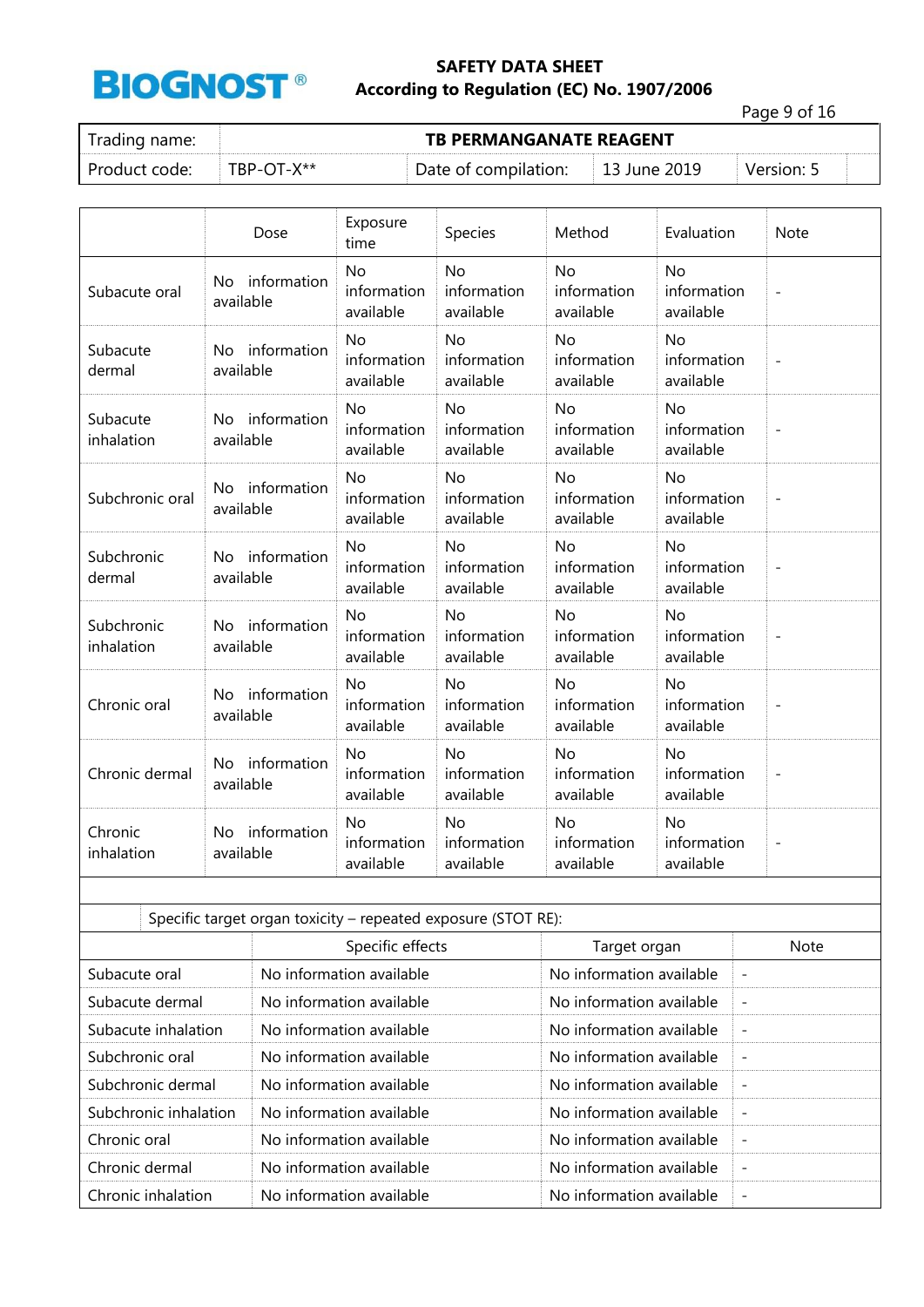

Page 10 of 16

| Trading name: |               | <b>TB PERMANGANATE REAGENT</b>    |  |            |  |  |  |  |
|---------------|---------------|-----------------------------------|--|------------|--|--|--|--|
| Product code: | $TRP-OT-X***$ | Date of compilation: 13 June 2019 |  | Version: 5 |  |  |  |  |

|      | CMR effects (carcinogenicity; mutagenicity; reproductive toxicity) |                           |
|------|--------------------------------------------------------------------|---------------------------|
|      | Carcinogenicity:                                                   | No information available. |
|      | Mutagenicity in vitro:                                             | No information available. |
|      | Genotoxicity:                                                      | No information available. |
|      | Mutagenicity in vivo:                                              | No information available. |
|      | Germ cell mutagenicity:                                            | No information available. |
|      | Reproductive toxicity:                                             | No information available. |
|      |                                                                    |                           |
|      | Summary of evaluation of the CMR<br>properties:                    | No information available. |
|      |                                                                    |                           |
| 11.2 | Practical experiences:                                             |                           |
|      | Classification observations:                                       | $\overline{\phantom{a}}$  |
|      | Other observations:                                                | $\overline{\phantom{a}}$  |
|      |                                                                    |                           |
| 11.3 | General notes:                                                     |                           |
|      | $\qquad \qquad$                                                    |                           |

| <b>SECTION 12. Ecological information</b> |                          |                  |                                           |                                       |                                |                                                 |  |
|-------------------------------------------|--------------------------|------------------|-------------------------------------------|---------------------------------------|--------------------------------|-------------------------------------------------|--|
| 12.1<br>Toxicity                          |                          |                  |                                           |                                       |                                |                                                 |  |
| Acute (short-term)<br>toxicity            | Dose                     | Exposure<br>time | Species                                   | Method                                | Evaluation                     | <b>Note</b>                                     |  |
| Fish                                      | $LC_{50}$                | 96 hours         | Oncorhynchus<br>mykiss<br>(rainbow trout) |                                       |                                | $0.3 - 0.6$ mg/l<br>(potassium<br>permanganate) |  |
| Crustacea:                                | $EC_{50}$                | 48 hours         | Daphnia<br>magna (Water<br>flea)          | $\overline{\phantom{a}}$              |                                | $0.084$ mg/l<br>(potassium<br>permanganate)     |  |
| Algae/aquatic plants                      | $IC_{50}$                | 4 days           | $\overline{\phantom{a}}$                  | $\overline{\phantom{a}}$              | $\overline{\phantom{0}}$       | $\overline{\phantom{a}}$                        |  |
| Other organisms                           | $\overline{\phantom{a}}$ | -                | $\overline{\phantom{a}}$                  | $\overline{\phantom{a}}$              | $\overline{\phantom{a}}$       | $\overline{\phantom{a}}$                        |  |
| Chronic (long-term)<br>toxicity           | Dose                     | Exposure<br>time | Species                                   | Method                                | Evaluation                     | <b>Note</b>                                     |  |
| Fish                                      | $LC_{50}$                | 96 hours         | No information<br>available               | No<br>information<br>available        | No<br>information<br>available | $\overline{\phantom{0}}$                        |  |
| Crustacea:                                | $EC_{50}$                | 48 hours         | No information<br>available               | <b>No</b><br>information<br>available | No<br>information<br>available | $\overline{\phantom{a}}$                        |  |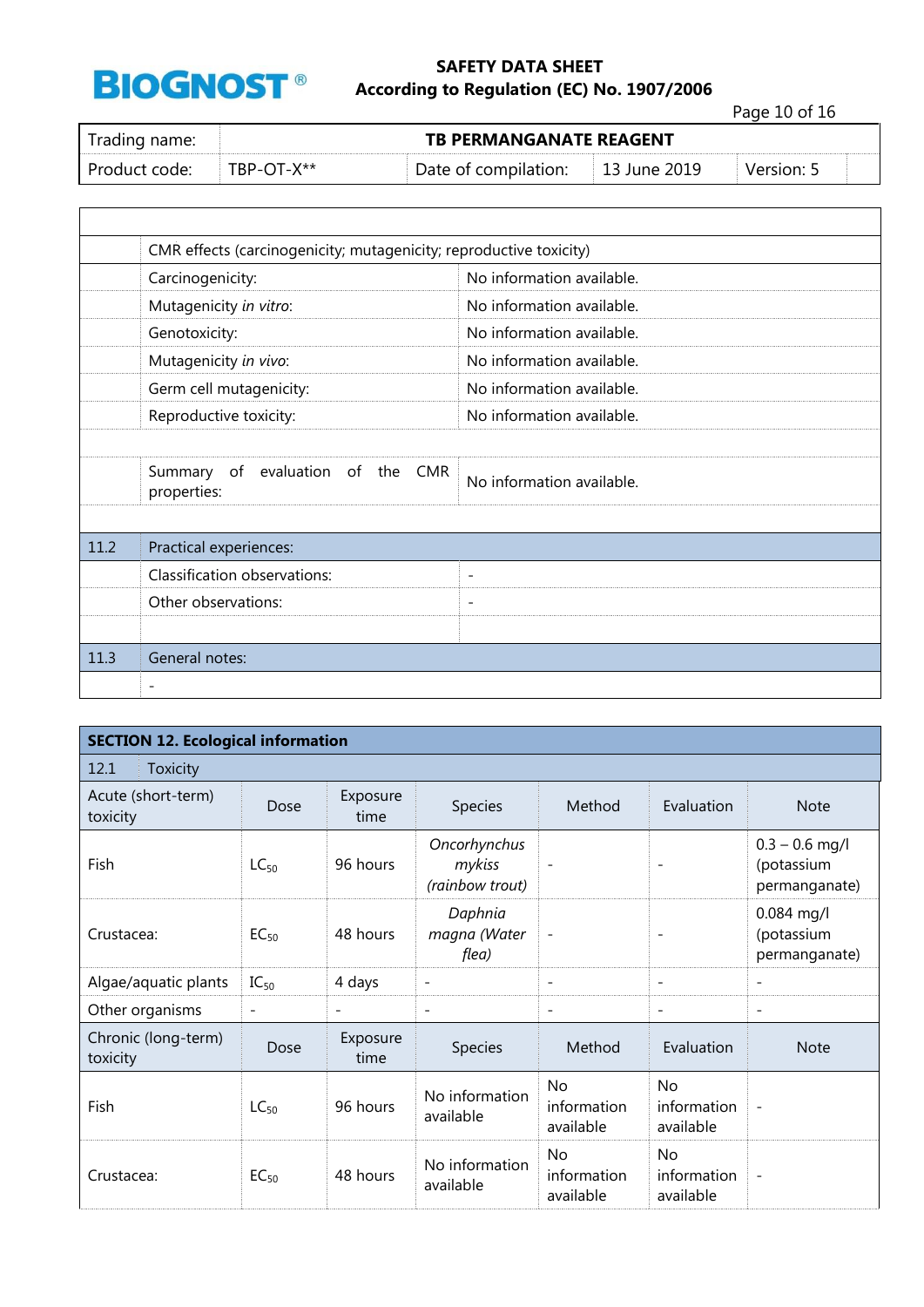

Page 11 of 16

| Trading name:               |                                                   |                                               |                          |                             | <b>TB PERMANGANATE REAGENT</b> |                                                         |                                       |                          | $1$ agd $11$ or $10$ |  |
|-----------------------------|---------------------------------------------------|-----------------------------------------------|--------------------------|-----------------------------|--------------------------------|---------------------------------------------------------|---------------------------------------|--------------------------|----------------------|--|
| Product code:<br>TBP-OT-X** |                                                   |                                               |                          |                             | Date of compilation:           |                                                         |                                       | 13 June 2019             | Version: 5           |  |
|                             | 72 hours<br>Algae/aquatic plants<br>$IC_{50}$     |                                               |                          | No information<br>available |                                | information<br>available                                | <b>No</b><br>information<br>available | $\overline{\phantom{m}}$ |                      |  |
|                             | Other organisms<br>$\frac{1}{2}$<br>$\frac{1}{2}$ |                                               | $\overline{\phantom{0}}$ |                             |                                |                                                         | $\bar{\phantom{a}}$                   | $\overline{\phantom{a}}$ |                      |  |
| 12.2                        |                                                   | Persistence and degradability                 |                          |                             |                                |                                                         |                                       |                          |                      |  |
|                             |                                                   | Abiotic degradation                           |                          |                             |                                |                                                         |                                       |                          |                      |  |
|                             |                                                   | Degradation half-lives                        |                          |                             | Method                         |                                                         | Evaluation                            |                          | Note                 |  |
| Marine water                |                                                   | No information available                      |                          |                             | No information<br>available    | available                                               | No information                        | $\overline{a}$           |                      |  |
| Fresh water                 |                                                   | No information available                      |                          |                             | No information<br>available    | available                                               | No information                        | $\overline{a}$           |                      |  |
| Air                         |                                                   | No information available                      |                          |                             | No information<br>available    | available                                               | No information                        | $\overline{a}$           |                      |  |
| Soil                        | No information available                          |                                               |                          | No information<br>available |                                | No information<br>$\overline{\phantom{a}}$<br>available |                                       |                          |                      |  |
| Biodegradation              |                                                   |                                               |                          |                             |                                |                                                         |                                       |                          |                      |  |
| % Degradation               |                                                   | Time (days)                                   |                          |                             | Method                         |                                                         | Evaluation                            |                          | Note                 |  |
| No information<br>available |                                                   | <b>No</b><br>available                        | information              |                             | No information<br>available    | available                                               | No information                        | available                | No information       |  |
|                             |                                                   |                                               |                          |                             |                                |                                                         |                                       |                          |                      |  |
| 12.3                        |                                                   | Bioaccumulative potential                     |                          |                             |                                |                                                         |                                       |                          |                      |  |
|                             |                                                   | Octanol-water partition coefficient (log Kow) |                          |                             |                                |                                                         |                                       |                          |                      |  |
| Value                       |                                                   | Concentration                                 | pH                       | $^{\circ}C$                 | Method                         |                                                         | Evaluation                            |                          | Note                 |  |
|                             |                                                   |                                               | $\overline{a}$           | $\overline{\phantom{a}}$    | $\overline{\phantom{a}}$       | $\overline{\phantom{0}}$                                |                                       | $\overline{a}$           |                      |  |
|                             |                                                   |                                               |                          |                             |                                |                                                         |                                       |                          |                      |  |
|                             |                                                   | Bioconcentration factor (BCF)                 |                          |                             |                                |                                                         |                                       |                          |                      |  |
| Value                       |                                                   | Species                                       |                          |                             | Method                         |                                                         | Evaluation                            |                          | Note                 |  |
| No information<br>available |                                                   | No<br>available                               | information              |                             | No information<br>available    |                                                         | No information<br>available           | $\overline{\phantom{a}}$ |                      |  |
|                             |                                                   |                                               |                          |                             |                                |                                                         |                                       |                          |                      |  |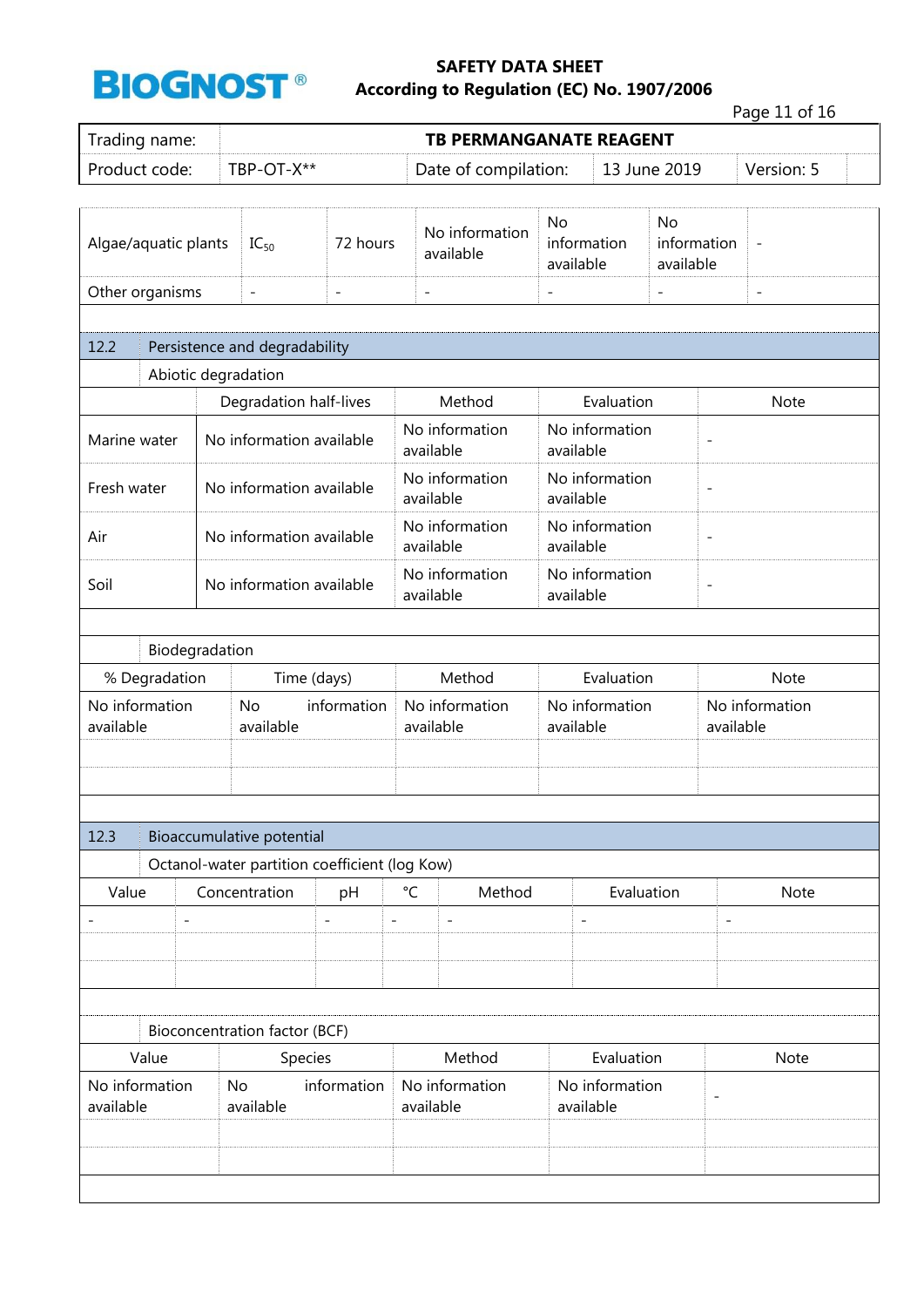

Page 12 of 16

| Trading name:                              |                     |                        | <b>TB PERMANGANATE REAGENT</b> |                                            |                                |                                 |                          |
|--------------------------------------------|---------------------|------------------------|--------------------------------|--------------------------------------------|--------------------------------|---------------------------------|--------------------------|
| Product code:                              | TBP-OT-X**          |                        |                                | Date of compilation:                       |                                | 13 June 2019                    | Version: 5               |
|                                            | Chronic ecotoxicity |                        |                                |                                            |                                |                                 |                          |
| Value                                      |                     | Dose                   | Exposure<br>time               | Species                                    | Method                         | Evaluation                      | Note                     |
| Chronic toxicity on fish                   | $LC_{50}$           | <b>No</b><br>available | information                    | N <sub>o</sub><br>information<br>available | No<br>information<br>available | No<br>information<br>available  | $\overline{\phantom{a}}$ |
| Chronic toxicity on<br>crustacea (Daphnia) | $EC_{50}$           | No<br>available        | information                    | No.<br>information<br>available            | No<br>information<br>available | No.<br>information<br>available | $\overline{\phantom{a}}$ |

| 12.4       |                                                                                                                                                                | Mobility in soil                                               |                                       |                             |                             |                             |                             |  |                          |  |
|------------|----------------------------------------------------------------------------------------------------------------------------------------------------------------|----------------------------------------------------------------|---------------------------------------|-----------------------------|-----------------------------|-----------------------------|-----------------------------|--|--------------------------|--|
|            |                                                                                                                                                                | Known or predicted distribution in environmental compartments: |                                       |                             |                             |                             |                             |  |                          |  |
|            |                                                                                                                                                                | No information available                                       |                                       |                             |                             |                             |                             |  |                          |  |
|            | Surface tension:<br>$^{\circ}$ C<br>Value<br>Concentration<br>Method<br>Note                                                                                   |                                                                |                                       |                             |                             |                             |                             |  |                          |  |
|            |                                                                                                                                                                |                                                                |                                       |                             |                             |                             |                             |  |                          |  |
|            | <b>No</b>                                                                                                                                                      | information<br>available                                       | <b>No</b><br>information<br>available | No information<br>available |                             | No information<br>available |                             |  |                          |  |
|            |                                                                                                                                                                |                                                                |                                       |                             |                             |                             |                             |  |                          |  |
|            |                                                                                                                                                                | Adsorption / desorption                                        |                                       |                             |                             |                             |                             |  |                          |  |
| Transport  |                                                                                                                                                                |                                                                | A/D coefficient<br>Henry's constant   | log Kow                     |                             | Evaporation rate            | Method                      |  | Note                     |  |
| Soil-water |                                                                                                                                                                | <b>No</b><br>available                                         | information                           | No information<br>available |                             | No information<br>available | No information<br>available |  | $\overline{\phantom{a}}$ |  |
| Water-air  |                                                                                                                                                                | <b>No</b><br>available                                         | information                           | No information<br>available | No information<br>available |                             | No information<br>available |  | $\overline{\phantom{a}}$ |  |
| Soil-air   | information<br>No information<br>No information<br><b>No</b><br>No information<br>$\overline{\phantom{a}}$<br>available<br>available<br>available<br>available |                                                                |                                       |                             |                             |                             |                             |  |                          |  |
|            |                                                                                                                                                                |                                                                |                                       |                             |                             |                             |                             |  |                          |  |
| 12.5       |                                                                                                                                                                |                                                                | Results of PBT and vPvB assessment    |                             |                             |                             |                             |  |                          |  |
|            |                                                                                                                                                                | No information available                                       |                                       |                             |                             |                             |                             |  |                          |  |
|            |                                                                                                                                                                |                                                                |                                       |                             |                             |                             |                             |  |                          |  |
| 12.6       |                                                                                                                                                                | Other adverse effects                                          |                                       |                             |                             |                             |                             |  |                          |  |
|            |                                                                                                                                                                | $\mathbf{v}$ . The state $\mathbf{v}$                          |                                       |                             |                             |                             |                             |  |                          |  |

No information available

#### **SECTION 13. Disposal considerations**

13.1 Waste treatment methods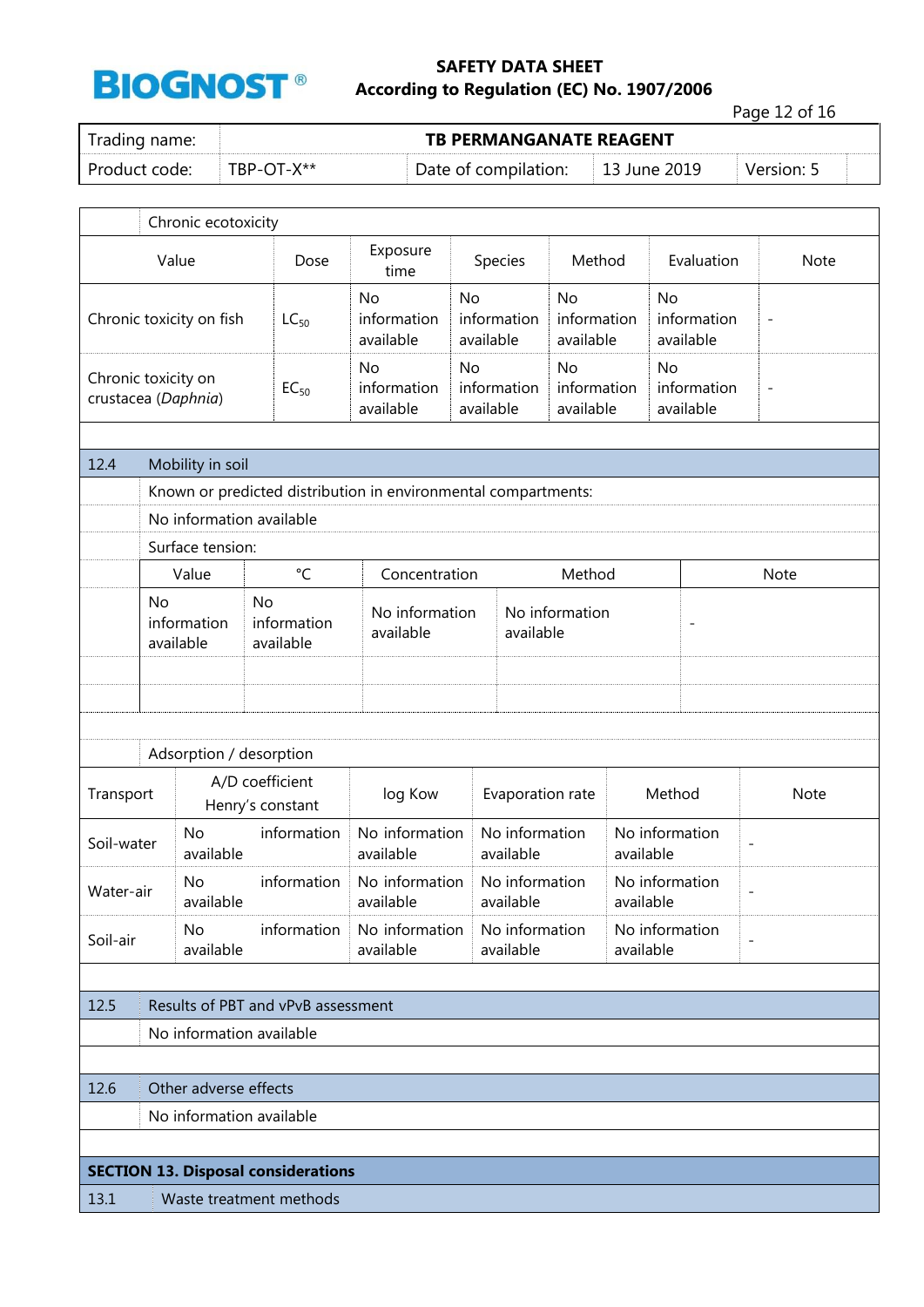

 $\Gamma$ 

## **SAFETY DATA SHEET BIOGNOST**<sup>®</sup> According to Regulation (EC) No. 1907/2006

Page 13 of 16

٦

| Trading name: | <b>TB PERMANGANATE REAGENT</b> |                      |              |            |  |  |
|---------------|--------------------------------|----------------------|--------------|------------|--|--|
| Product code: | $TBP-OT-X**$                   | Date of compilation: | 13 June 2019 | Version: 5 |  |  |

| 13.1.1.        | Product/Packaging disposal:                                                                                                                                                                                                                                                           |                                                                                                    |  |  |  |  |  |
|----------------|---------------------------------------------------------------------------------------------------------------------------------------------------------------------------------------------------------------------------------------------------------------------------------------|----------------------------------------------------------------------------------------------------|--|--|--|--|--|
|                | Protection.                                                                                                                                                                                                                                                                           | Submit for disposal to the legal person authorized by the Ministry of Environmental and Nature     |  |  |  |  |  |
|                |                                                                                                                                                                                                                                                                                       |                                                                                                    |  |  |  |  |  |
| 13.1.2.        | Waste codes/waste designations according to Law:                                                                                                                                                                                                                                      |                                                                                                    |  |  |  |  |  |
|                |                                                                                                                                                                                                                                                                                       | Packaging that contains residual hazardous substances or is contaminated with hazardous substances |  |  |  |  |  |
|                |                                                                                                                                                                                                                                                                                       |                                                                                                    |  |  |  |  |  |
| 13.1.3.        | Waste treatment - relevant information:                                                                                                                                                                                                                                               |                                                                                                    |  |  |  |  |  |
|                | No information available                                                                                                                                                                                                                                                              |                                                                                                    |  |  |  |  |  |
|                |                                                                                                                                                                                                                                                                                       |                                                                                                    |  |  |  |  |  |
| 13.1.4.        | Sewage disposal - relevant information:                                                                                                                                                                                                                                               |                                                                                                    |  |  |  |  |  |
|                | Waste must not be disposed of into the sewage system.                                                                                                                                                                                                                                 |                                                                                                    |  |  |  |  |  |
|                |                                                                                                                                                                                                                                                                                       |                                                                                                    |  |  |  |  |  |
| 13.1.5.        | Other disposal recommendations:                                                                                                                                                                                                                                                       |                                                                                                    |  |  |  |  |  |
|                | Do not dispose of the product's remains into the sewage system. Submit the remains to the collectors<br>authorized by the ministry in charge. Do not dispose of the packaging into the sewage system. Submit<br>the packaging to the collectors authorized by the ministry in charge. |                                                                                                    |  |  |  |  |  |
| 13.1.6.        | Relevant Community provisions:                                                                                                                                                                                                                                                        |                                                                                                    |  |  |  |  |  |
|                |                                                                                                                                                                                                                                                                                       |                                                                                                    |  |  |  |  |  |
|                |                                                                                                                                                                                                                                                                                       |                                                                                                    |  |  |  |  |  |
|                | <b>SECTION 14 TRANSPORT INFORMATION</b>                                                                                                                                                                                                                                               |                                                                                                    |  |  |  |  |  |
|                | Transporting/shipment by road (ADR)                                                                                                                                                                                                                                                   |                                                                                                    |  |  |  |  |  |
| UN number:     |                                                                                                                                                                                                                                                                                       | 3082                                                                                               |  |  |  |  |  |
|                | UN proper shipping name:                                                                                                                                                                                                                                                              | Environmentally hazardous substance, liquid, n.o.s. (potassium<br>permanganate)                    |  |  |  |  |  |
|                | Transport hazard class(es):                                                                                                                                                                                                                                                           | 9                                                                                                  |  |  |  |  |  |
| Packing group: |                                                                                                                                                                                                                                                                                       | Ш                                                                                                  |  |  |  |  |  |
|                | Environmentally hazardous:                                                                                                                                                                                                                                                            | Ĭ.                                                                                                 |  |  |  |  |  |
|                | Special precautions for user:                                                                                                                                                                                                                                                         |                                                                                                    |  |  |  |  |  |
|                | Transporting/shipment by rail (RID)                                                                                                                                                                                                                                                   |                                                                                                    |  |  |  |  |  |
|                | UN number:<br>3082                                                                                                                                                                                                                                                                    |                                                                                                    |  |  |  |  |  |
|                | UN proper shipping name:                                                                                                                                                                                                                                                              | Environmentally hazardous substance, liquid, n.o.s. (potassium<br>permanganate)                    |  |  |  |  |  |
|                | Transport hazard class(es):                                                                                                                                                                                                                                                           | 9                                                                                                  |  |  |  |  |  |
| Packing group: |                                                                                                                                                                                                                                                                                       | Ш                                                                                                  |  |  |  |  |  |
|                | Environmentally hazardous:                                                                                                                                                                                                                                                            | $\qquad \qquad -$                                                                                  |  |  |  |  |  |
|                | Special precautions for user:                                                                                                                                                                                                                                                         | $\qquad \qquad -$                                                                                  |  |  |  |  |  |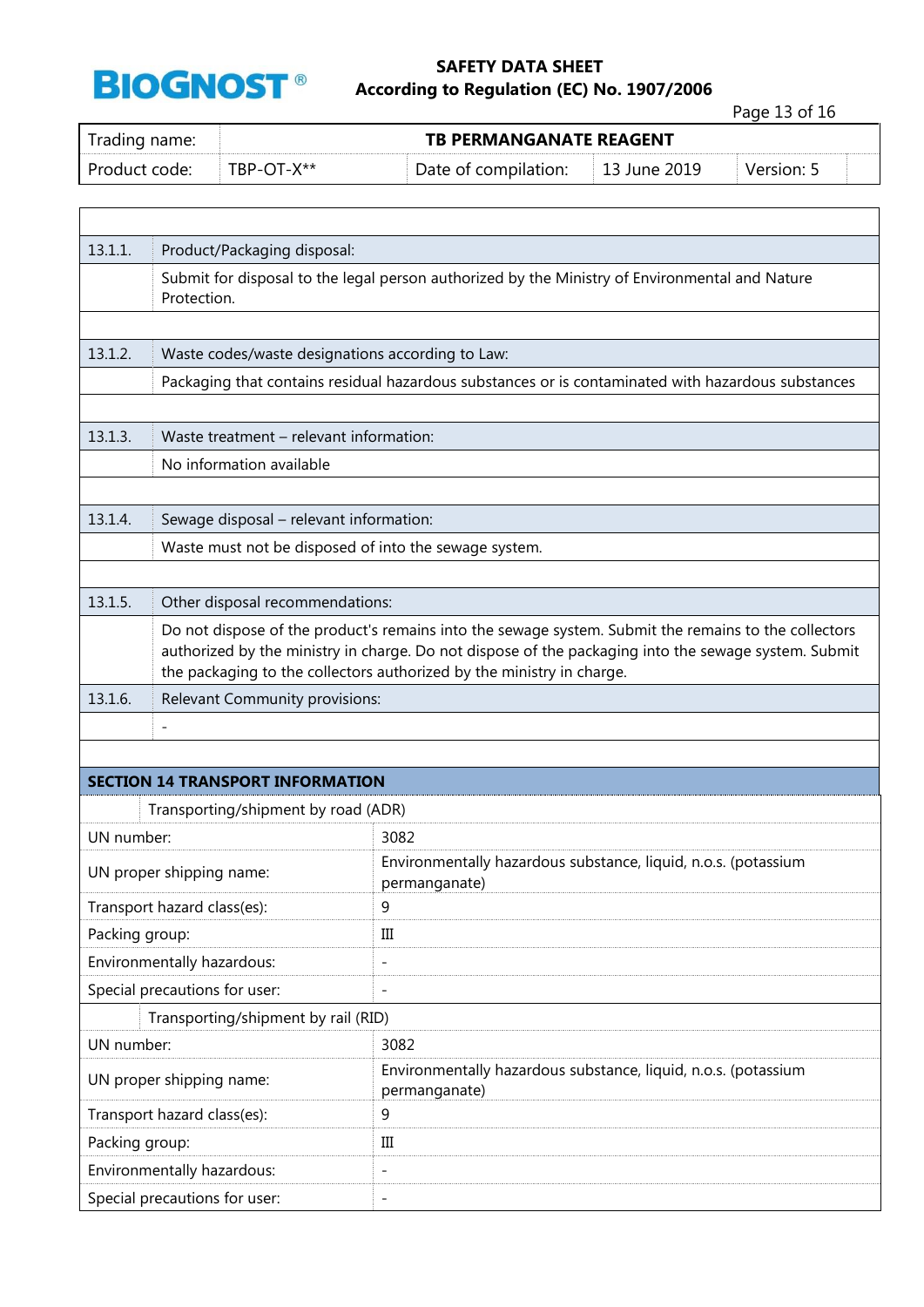

Page 14 of 16

| Trading name: |            | <b>TB PERMANGANATE REAGENT</b> |              |            |  |  |  |  |  |
|---------------|------------|--------------------------------|--------------|------------|--|--|--|--|--|
| Product code: | TBP-OT-X** | Date of compilation:           | 13 June 2019 | Version: 5 |  |  |  |  |  |

| Inland waterway transport (ADN)                                              |                                                                                 |  |
|------------------------------------------------------------------------------|---------------------------------------------------------------------------------|--|
| UN number:                                                                   | 3082                                                                            |  |
| UN proper shipping name:                                                     | Environmentally hazardous substance, liquid, n.o.s. (potassium<br>permanganate) |  |
| Transport hazard class(es):                                                  | 9                                                                               |  |
| Packing group:                                                               | Ш                                                                               |  |
| Environmentally hazardous:                                                   | $\overline{a}$                                                                  |  |
| Special precautions for user:                                                | $\overline{a}$                                                                  |  |
| Transporting/shipment by sea (IMDG)                                          |                                                                                 |  |
| UN number:                                                                   | 3082                                                                            |  |
| UN proper shipping name:                                                     | Environmentally hazardous substance, liquid, n.o.s. (potassium<br>permanganate) |  |
| Transport hazard class(es):                                                  | 9                                                                               |  |
| Packing group:                                                               | III                                                                             |  |
| Environmentally hazardous:                                                   | $\overline{a}$                                                                  |  |
| Special precautions for user:                                                | $\qquad \qquad -$                                                               |  |
| Transport in bulk according to Annex II<br>of MARPOL 73/78 and the IBC code: |                                                                                 |  |
| Transporting/shipment by air (ICAO-TI/IATA-DGR)                              |                                                                                 |  |
| UN number:                                                                   | 3082                                                                            |  |
| UN proper shipping name:                                                     | Environmentally hazardous substance, liquid, n.o.s. (potassium<br>permanganate) |  |
| Transport hazard class(es):                                                  | 9                                                                               |  |
| Packing group:                                                               | III                                                                             |  |
| Environmentally hazardous:                                                   | $\overline{a}$                                                                  |  |
| Special precautions for user:                                                | $\overline{a}$                                                                  |  |
|                                                                              |                                                                                 |  |
| Further information:                                                         | Packages smaller than or equal to 5 kg / L, not dangerous goods of Class 9.     |  |

|      | <b>SECTION 15. Regulatory information</b>                                                      |  |  |  |
|------|------------------------------------------------------------------------------------------------|--|--|--|
| 15.1 | Safety, health and environmental regulations/legislation specific for the substance or mixture |  |  |  |
|      | EU regulations                                                                                 |  |  |  |
|      | Authorization and/or restrictions of use                                                       |  |  |  |
|      | Authorizations:                                                                                |  |  |  |
|      | Restrictions:                                                                                  |  |  |  |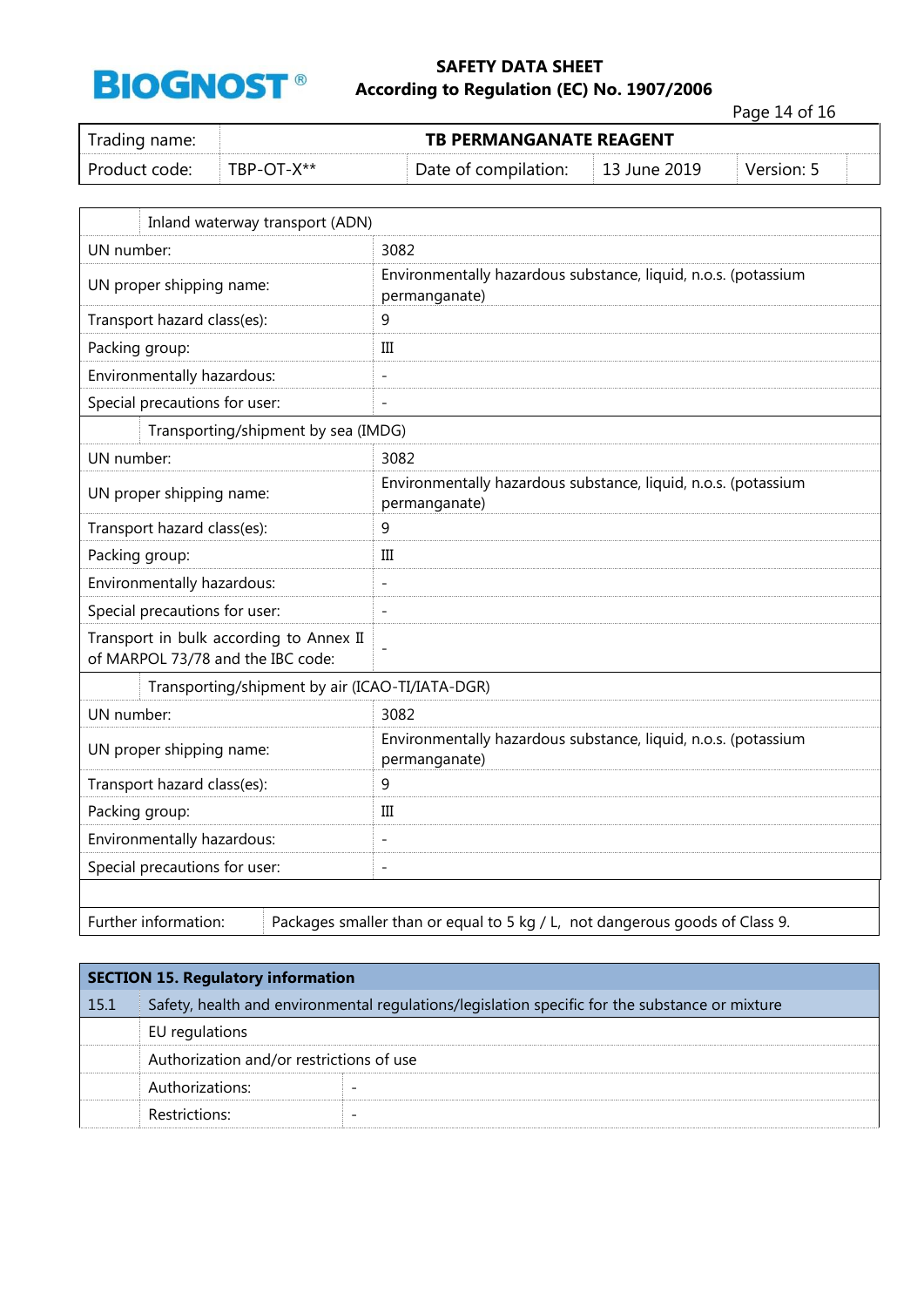

Page 15 of 16

| Trading name: | <b>TB PERMANGANATE REAGENT</b> |                      |                          |            |  |
|---------------|--------------------------------|----------------------|--------------------------|------------|--|
| Product code: | TBP-OT-X**                     | Date of compilation: | $\parallel$ 13 June 2019 | Version: 5 |  |

|      |                                                                                                                  | EC Regulation No. 1906/2007 and EC Regulation No. 1272/2008 of the<br>European Parliament and the European Council;                                                                                                                                                                                                                                                                              |  |
|------|------------------------------------------------------------------------------------------------------------------|--------------------------------------------------------------------------------------------------------------------------------------------------------------------------------------------------------------------------------------------------------------------------------------------------------------------------------------------------------------------------------------------------|--|
|      | Other EU regulations:                                                                                            | The European Commission Regulation No. 453/2006 of 2010 on changes<br>and amendments to the Regulation (EC) No. 1907/2006 of the European<br>Parliament and Council on registration, evaluation, authorization and<br>restriction of chemical substances (REACH);                                                                                                                                |  |
|      |                                                                                                                  | EC Regulation No. 2037/200 of the European Parliament and Council from<br>29 June 2000 on substances that damage the ozone layer;                                                                                                                                                                                                                                                                |  |
|      |                                                                                                                  | EC Regulation No. 689/2008 of the European Parliament and Council from<br>17 June 2008 concerning the export and import of dangerous chemicals;                                                                                                                                                                                                                                                  |  |
|      |                                                                                                                  | EC Regulation No. 850/2004 of the European Parliament and Council from<br>29 April 2004 about persistent organic pollutants;                                                                                                                                                                                                                                                                     |  |
|      |                                                                                                                  | Directive 2008/98/EC of the European Parliament and Council of 19<br>November 2008 on waste and repealing certain Directives                                                                                                                                                                                                                                                                     |  |
|      | Information according 1999/13/EC about limitation of emissions of volatile organic compounds (VOC-<br>quideline) |                                                                                                                                                                                                                                                                                                                                                                                                  |  |
|      | National legislation:                                                                                            | Chemicals Act, Regulation on classification, packaging and labeling of<br>dangerous substances, Ordinance on occupational exposure limit values<br>and on biological limit values, Regulation on categories, types and<br>classification of waste with a waste catalog and list of hazardous waste,<br>Ordinance on writing Material safety data sheet, Transport of Hazardous<br>Substances Act |  |
| 15.2 | Chemical safety assessment                                                                                       |                                                                                                                                                                                                                                                                                                                                                                                                  |  |
|      | None                                                                                                             |                                                                                                                                                                                                                                                                                                                                                                                                  |  |

| <b>SECTION 16. Other information</b> |                                                                                                                            |                          |                                                  |
|--------------------------------------|----------------------------------------------------------------------------------------------------------------------------|--------------------------|--------------------------------------------------|
| 16.1                                 | Indication of changes:                                                                                                     |                          |                                                  |
|                                      |                                                                                                                            | <b>PBT</b>               | Stable, bioaccumulative and toxic                |
|                                      | Abbreviations and acronyms:                                                                                                | vPvB                     | Strongly stable and strongly bioaccumulative.    |
| 16.2                                 |                                                                                                                            | $LD_{50}$                | Lethal dose, 50%                                 |
|                                      |                                                                                                                            | $LC_{50}$                | Lethal concentration, 50%                        |
|                                      |                                                                                                                            | <b>TCOJ</b>              | Specific target organ toxicity - single exposure |
| 16.3.                                | Key literature references and<br>source of data:                                                                           |                          |                                                  |
| 16.4.                                | Classification and procedure used to derive the classification for mixture according to Regulation (EC)<br>1272/2008 (CLP) |                          |                                                  |
| Classification                       |                                                                                                                            | Classification procedure |                                                  |
|                                      |                                                                                                                            |                          |                                                  |
| 16.5.                                | Relevant H statements (number and full text)                                                                               |                          |                                                  |